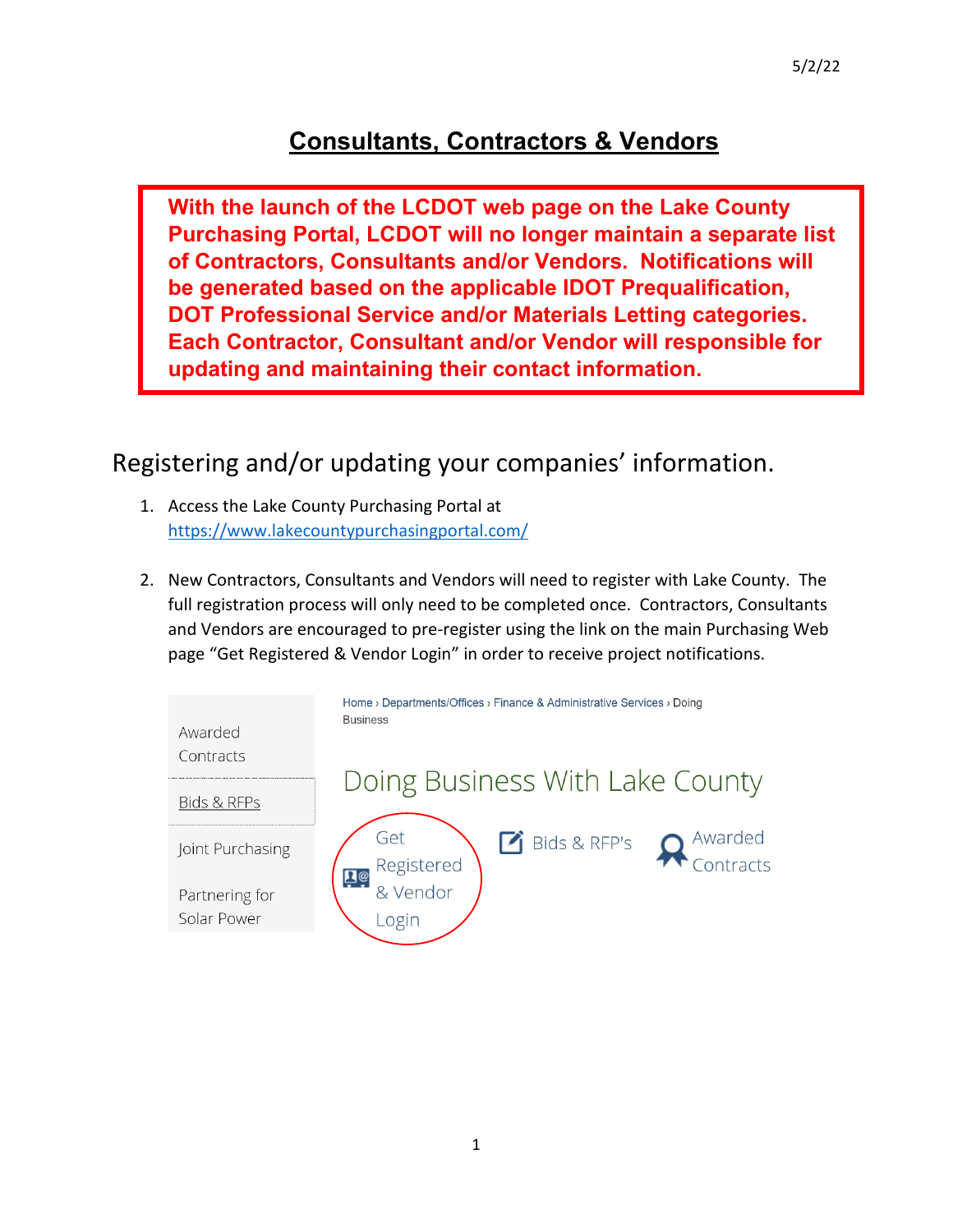Contractors, Consultants and Vendors may also use link at the top of the Purchasing Portal for "Vendor Registration & Login".

| <b>Procurement Opportunities</b>                  | <b>Vendor Registration &amp; Login</b> | <b>Awarded Contracts</b> | <b>A&amp;E Consultant Pool</b> | Purchasing |         |
|---------------------------------------------------|----------------------------------------|--------------------------|--------------------------------|------------|---------|
| Home / Contracting Opportunities                  |                                        |                          |                                |            | ê.<br>⊠ |
|                                                   |                                        |                          |                                |            |         |
| <b>Contracting Opportunities</b>                  |                                        |                          |                                |            |         |
|                                                   |                                        |                          |                                |            |         |
|                                                   |                                        |                          |                                |            |         |
| <b>Example 2</b><br><b>EXAMPLE AND PURCHASING</b> |                                        | E LakeCounty             |                                |            |         |

Alternatively, Contractors, Consultants and Vendors may complete the registration process when selecting their first project to view. The registration consists of three parts.

Part 1 includes of the company and contact information.

## **Vendor Registration**

#### **Applicant Information**

All fields are required unless stated otherwise.

| Company Name:                           |                                                                                      |  |
|-----------------------------------------|--------------------------------------------------------------------------------------|--|
| Address 1:                              |                                                                                      |  |
| Address 2 (optional):                   |                                                                                      |  |
| Country:                                | <b>United States</b><br>$\checkmark$                                                 |  |
| City:                                   |                                                                                      |  |
| State:                                  | $\checkmark$                                                                         |  |
| Zip Code:                               |                                                                                      |  |
| Contact Name:                           |                                                                                      |  |
| Contact Title:                          |                                                                                      |  |
| Company Phone:                          |                                                                                      |  |
| Lake County Office/Location? O Yes @ No |                                                                                      |  |
| Status of Ownership:                    | Minority Business $\Box$ Female Owned Business $\Box$ Veteran Owned Business<br>None |  |

Part two identifies the services and/or commodities the Contractor, Consultant or Vendor provide. Please click on each of the Industry lists and check the applicable boxes for your company.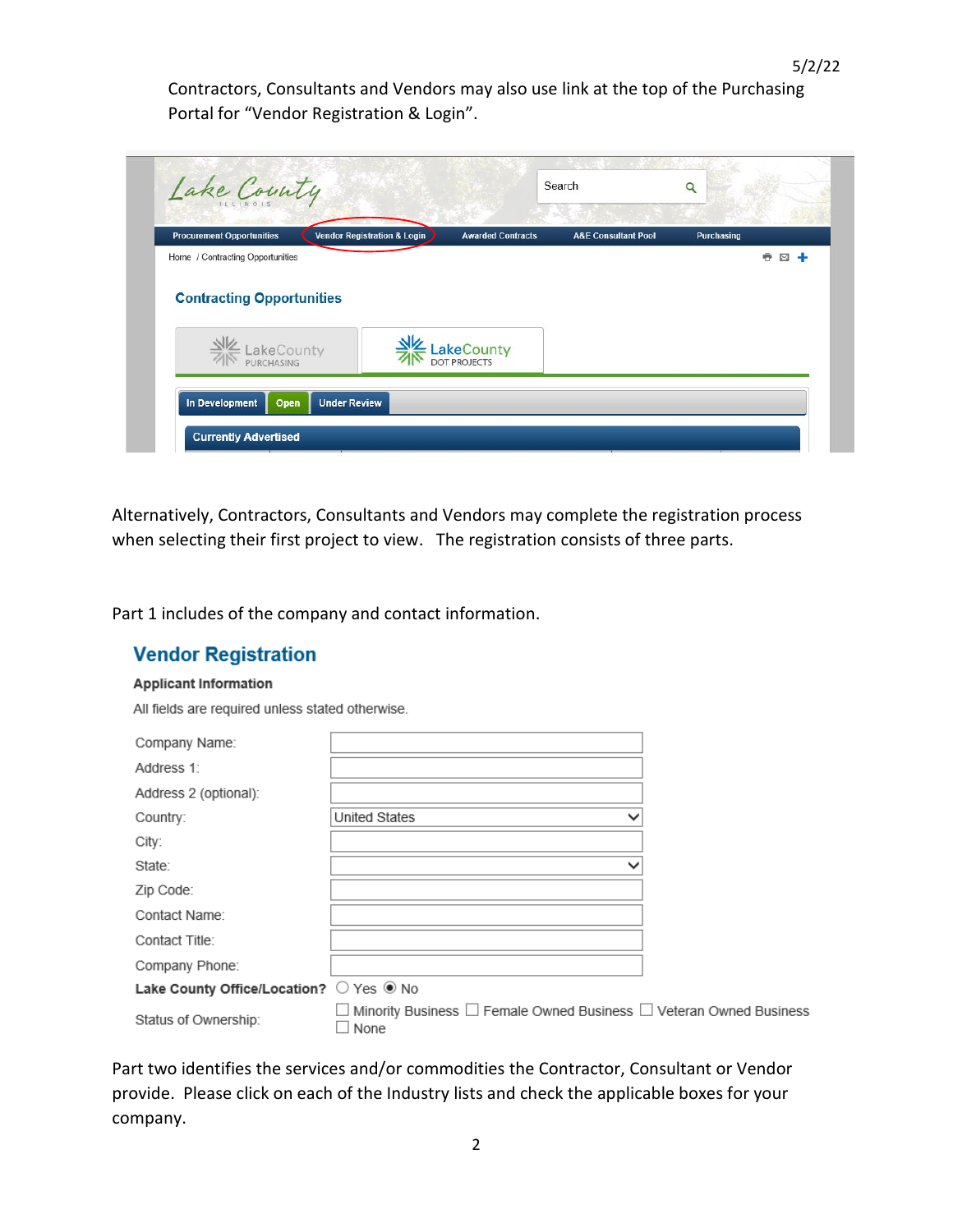- **Contractors:** Check the types of work you are pre-qualified for on the IDOT Prequalification Categories list.
- **Consultants:** Choose the appropriate category(s) from the DOT Professional Services
- **Vendors**: Select the appropriate materials from the Materials Lettings list.

### **Commodity and Service List**

Please identify the services and/or commodities that you or your company provide.

|                                                                           | Construction/Building Services/Facilities Mgt. |
|---------------------------------------------------------------------------|------------------------------------------------|
| Ŧ                                                                         | DOT Professional Services                      |
| $\overline{+}$                                                            | Goods/Equipment/Services                       |
| F.                                                                        | <b>Health Department</b>                       |
| Industry:<br>田                                                            | IDOT Prequalification Categories               |
|                                                                           | Materials Lettings                             |
| $+$                                                                       | <b>Professional Services</b>                   |
| 田                                                                         | Stormwater Management Commission               |
| Please provide a brief description of the services your company provides: |                                                |

Part three contains the account username/email address and password. Contractors, Consultants or Vendors will need the username and password to register for individual projects and view the project documents. **Please note the system only allows one account per username/e-mail address.** 

| Username/Email:   |  |
|-------------------|--|
| Confirm Email:    |  |
| Password:         |  |
| Confirm Password: |  |

Contractors, Consultants and Vendors may elect to receive email notifications and can indicate their preferred e-mail format. Select "Submit" at the bottom of the page to complete the registration process.

| Would you like to receive email notifications on current Procurement Opportunities and Procurement Updates? |
|-------------------------------------------------------------------------------------------------------------|
| $\circledcirc$ Yes                                                                                          |
| $\bigcirc$ No                                                                                               |
| *Email Format:<br>$\odot$ HTML $\bigcirc$ Plain Text                                                        |

Submit

Contractors, Consultants and Vendors who have previously registered with Lake County Purchasing will not need to register again to view DOT projects. However, you should login and update the services and/or commodities you provide - specifically the IDOT Prequalification Categories list, the DOT Professional Services list and/or the Materials Lettings list.